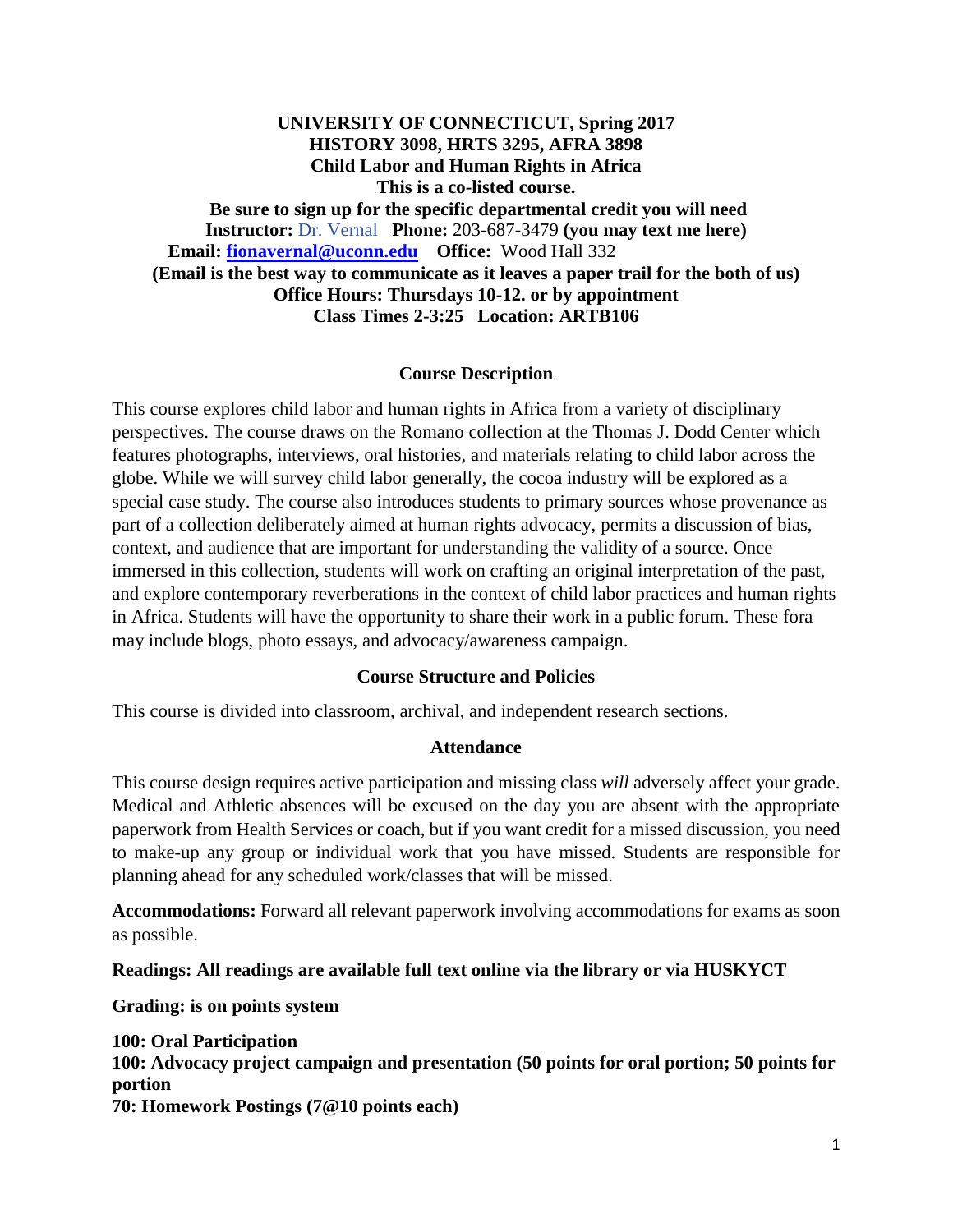**50: Individual blogs (2) 30: Individual Brief**

**Group Work: The course will be divided into three main advocacy groups: Those who want to work on: I am open to having more groups as you learn more and develop other interests**

## *a.local advocacy and outreach (on campus). b advocacy and political outreach (to our senators; regarding US ratification of CRC) c. and those who want to work on outreach to a particular human rights organization*

Once the groups have been selected, you will be placed in your group on HUSKYCT where you will be responsible for uploading the relevant information. There are three kinds of group work

- a. Advocacy—according to the groups described above and in consultation after spring break
- b. The rise of a human rights regime: Each group will also be responsible for researching the history of child labor advocacy around cocoa. Through research we will chart the rise and evolution of a human rights regime around the issue of child labor in cocoa production in West Africa, with special reference to Ivory Coast. We want to identify all of the interlocutors and make a critical assessment of how this human rights campaign emerged and what its current status is. We will assess where U. Roberto Romano's work fits in this arc. Each of you will then select an aspect of this campaign on which you will write a critical brief. Examples of topics for critical briefs include: farmer cooperatives in Ivory Coast; the impact of the civil war; the role of new media; the limits of fair trade; the children's stories; representations of African farmers, a precis on successful consumer campaigns—a range of options are available
- c. Archival work: archival research begins after spring break. Please be sure to take a few minutes to register at the Thomas J Dodd Center

## **Weekly Schedule:**

## 1/17 Week 1: **Introductions**

## a. Introductions. Group Projects explained.

1/19 b. Lecture: Early Cocoa Production and controversies; Homework (*article and 2 film reels approximately 9 mins. each) Harper's Monthly Magazine*, Henry W. Nevison, *The Slave Trade of Today,* February 1906, pages 327-337; Homework (HUSKYCT Post: 250-word review of the short films on cocoa and response to classmate-see details below);

Newsreel #1 Cadbury silent film on cocoa production: [https://www.youtube.com/watch?v=WYBR5-rKswg;](https://www.youtube.com/watch?v=WYBR5-rKswg)analysis at <http://www.colonialfilm.org.uk/node/790> Newsreel #2 The Gold Coast, 1950's - Film 40153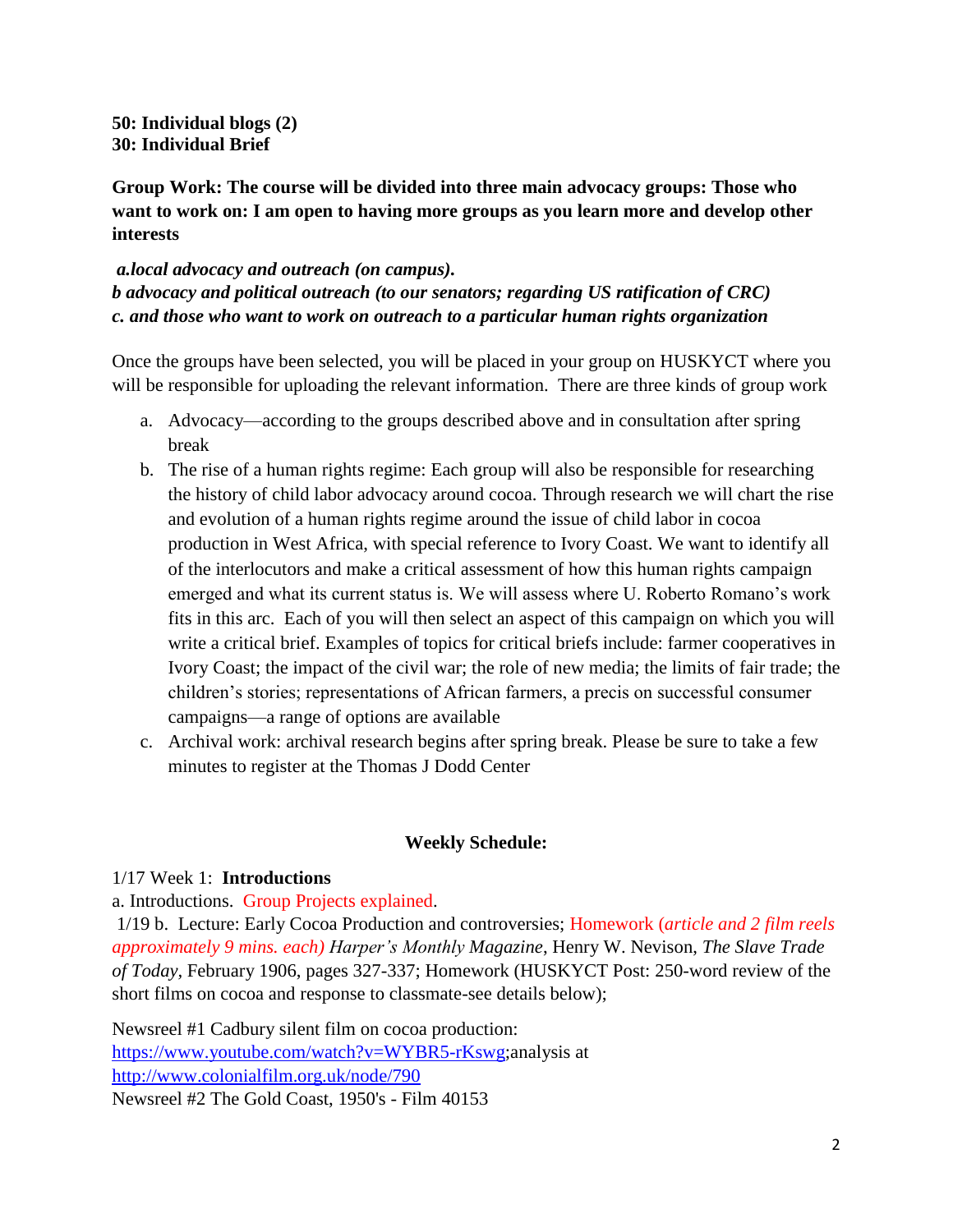https://www.youtube.com/watch?v=-H8a7EdSUh8

Discussion prompt on HUSKYCT Contrast the image of African cocoa production that emerges from Nevison' s expose to the two news reels. Your first post should be 250 words; Respond to one of your classmates on this forum no later than 5 pm on Monday and in no more than 250 words.

1/24 Week 2: **Cocoa Production: Regional Views**

**\_\_\_\_\_\_\_**

a. discussion of Nevison and the news reel.

1/26 b. **Lecture**: Cocoa production: West African models (Homework: due in class on 1/31) Hecht, Transformation of Lineage Production (15 pages) and Woods, "Predatory Elites, Rents and Cocoa," (17 pages) both via (HUSKYCT)

Reading Response: *Hecht argues that significant changes took place in lineage production between 1920 and 1980. What kind of surpluses did the lineages experience in the earlier period and why? What kinds of changes occurred in production after WWII and what did this mean for lineages and cocoa production? Woods explores the role of what he calls predatory elites. Who are these elites and what is the nature of the predation? What kind of class, ethnic and regional conflict emerged in the bust cycle of cocoa? What are the trends for ordinary people compared to the elites?*

Homework for 2/7 and 2/9 and 2/14. I will be in South Africa next week. Our class will migrate online for this week. For class, we will watch four treatments of child labor, one from famed photojournalist and activist U. Roberto Romano and one most recently from CNN's Freedom Project with journalist Richard Quest. The other shorter clip 5 and 7 minutes each represent a shorter awareness campaign and Quest's additional segment on media coverage. Together these represent four nodes in the media discourse on child labor. By the time you see me on Thursday to Tue 2/7 class period I would like you to review the videos described below and do an initial post of 250 words. By Thursday 2/9 class period, I would like you to respond to two of your classmates post and for 2/14. I would like you to read all of the posts by the people who are in your group. The discussion should be based on the following prompt

Quest and Romano's longer documentaries provide bookends of the kind of human rights regime that has emerged around cocoa in the Ivory coast—one produced in 2010, the other in 2014. How do the two videos compare given their common agenda but different approaches? The shorter clips represent Quest's follow-up to his documentary with a frontline organization, freetheslaves, (http://www.freetheslaves.net) director Kevin Bales and an activist video which draws from a wide network of organizations. What do you make of Bales' point of view

**\_\_\_\_\_\_\_\_\_** 1/31 Week 3 **Child Labor Discourses**

a. Discussion of Hecht and Wood articles

<sup>2/2</sup> b. **Lecture:** Child Labor Discourse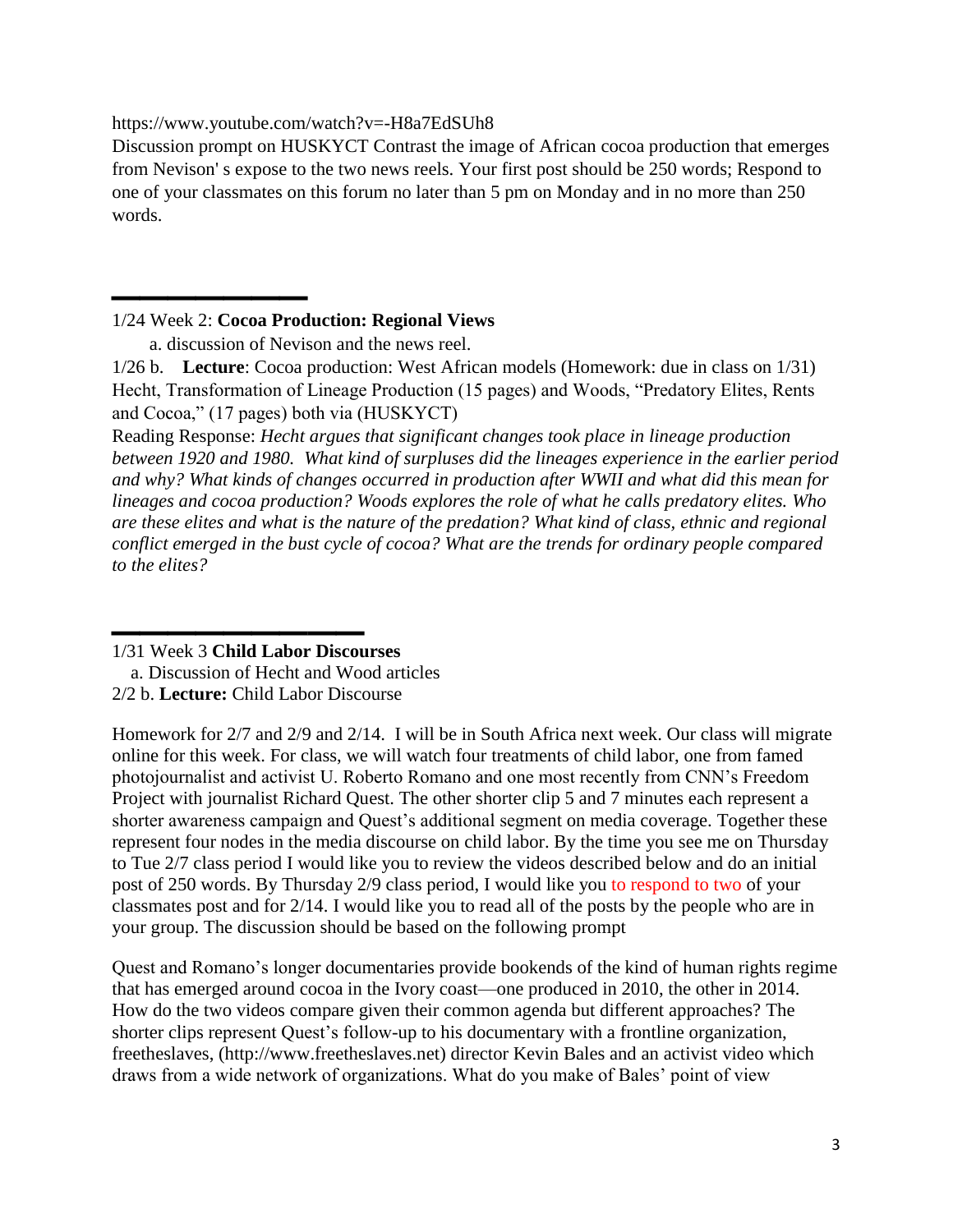compared to that presented in the Stop the Traffik video? Please comment on the music in this last video as well.

Video 1 of 4 The Dark Side of Chocolate: Full Documentary: 46 mins <https://www.youtube.com/watch?v=BeJy3dA4Ahk>

Video 2 of 4 CNN Freedom Project

http://www.cnn.com/videos/international/2014/03/02/cfp-cocoa-nomics-full.cnn

Video 3 of 4 R. Quest/ Kevin Bales CNN segment [https://www.youtube.com/watch?v=mh\\_Ib7E6\\_ug](https://www.youtube.com/watch?v=mh_Ib7E6_ug) Video 4 of 4 Chocolate and Child Slave Labor—Stop the Traffik <https://www.youtube.com/watch?v=AT-4QqxyFTg>

2/7 Week 4 **Activist Networks**

**\_\_\_\_\_\_\_\_\_**

a.Special Note: We are only online this week; class does not meet in person Theme. Please see preceding homework description for how you should spend this week. 2/9: Please see instructions here and in HUSKYCT for posting online.

2/14 Week 5 **Activist Networks**

**\_\_\_\_\_\_\_\_\_**

Group Work

a. You should have looked at your groups post and familiarized yourself with them. Homework for 2/16: Please read this two-page article: John, Angela V, "A new slavery?" History Today, June, 2002, vol.52(6), p.34-35 and look at this website from 2009 that tells you how to get involved, which I am calling the "take action" campaign

# **The Take Action Campaign**

Campaign.http://vision.ucsd.edu/~kbranson/stopchocolateslavery/takeaction.html

2/16 Review John, "New Slavery," article and "take action" website.

**Homework**: How instructive is the article "new slavery" in framing the historical arc of this cocoa's labor sourcing? What is tone of the article? Group work: Each Group will research an organization that is working on the issue of child labor the cocoa supply chain. Identify the organization, when created, the background of the creator(s) and identify the specific campaign they have launched whether that is lobby Congress, working with African farmers' cooperatives or working on fair trade cocoa. We need to create a web of organizations and their connections. Delegate members of your group to take turns working on this.

**\_\_\_\_\_\_\_\_\_**

<sup>2/20</sup> Week 6 **Activist Networks, continued**:

Review Group Work. For homework read the first 2 pages of Khamsi article below which provides a quick overview. We will work on the cocoa agreement in our groups in class 2/23 Kathryn Khamsi, "Introductory Note to 2010 International Cocoa Agreement" 669-698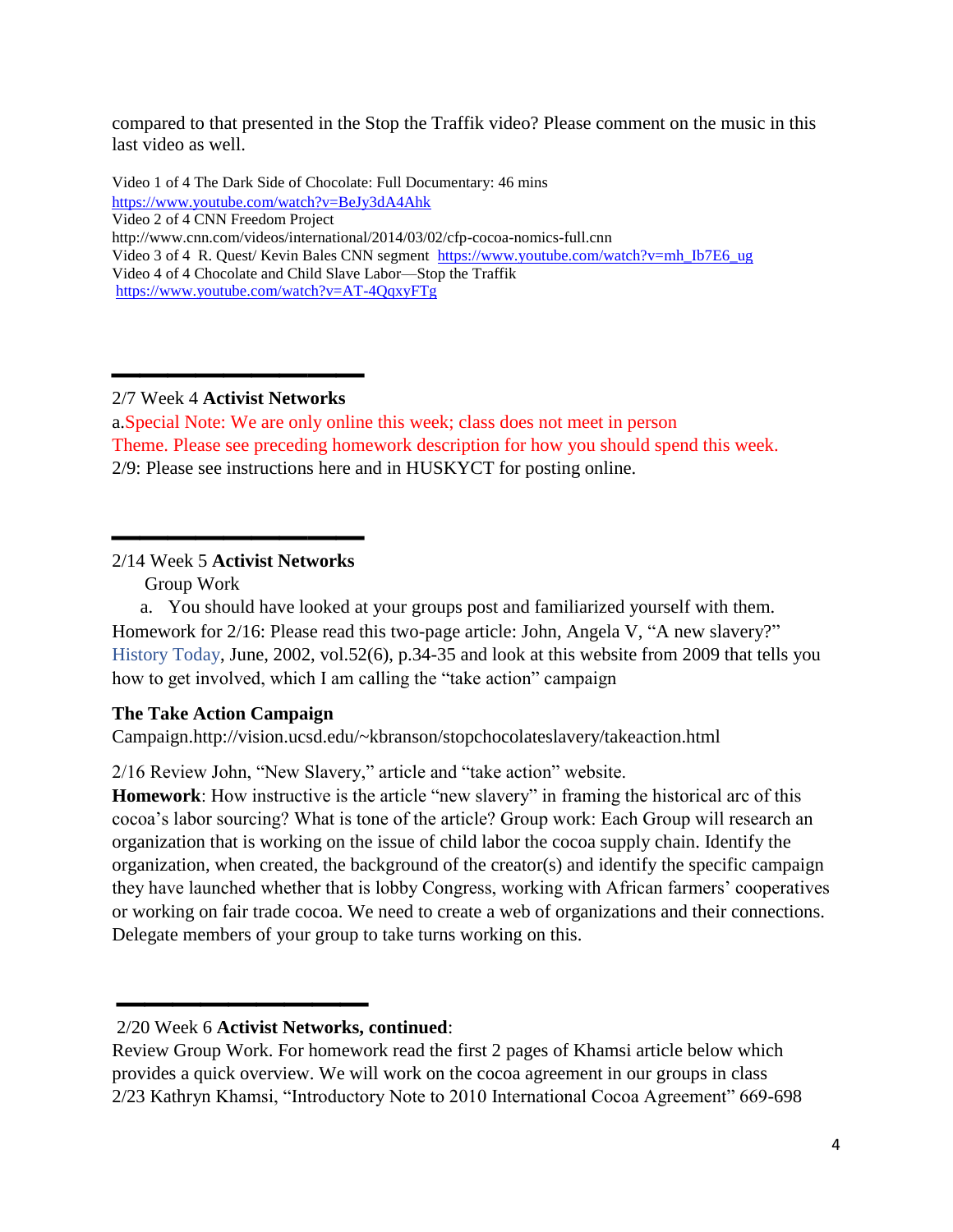*International Legal Materials*, 2001 (500 (4), pages 669-698. Work on this in class as groups.

**Homework**: Please review the time on children's rights. It will form the basis of my lecture. For Thursday, do the reading response on the Earls and Mauras articles. *Timeline of Children's Rights*:

journals.sagepub.com/doi/pdf/10.1177/0002716210386336

2/28 Week 7 **Legal and other Frameworks**

**\_\_\_\_\_\_\_\_**

**\_\_\_\_\_\_\_\_**

**\_\_\_\_\_\_\_\_**

**a. Lecture:** Defining the subject of child labor activism? Who is a child? What is the relationship between culture and international law?

Timeline of Children's Rights

journals.sagepub.com/doi/pdf/10.1177/0002716210386336

Homework: Earls and Mauras articles and government report below and reading response

3/2 Felton Earls, "Introduction: From Rights to Citizenship," *The Annals of the American Academy of Political and Social Science,* Jan, 2011, Vol.633, p.6-16

Public policies and child rights: entering the third decade of the Convention on the Rights of the Child. (Report) Marta Mauras, "Public Policies and Child Rights: Entering the Third Decade of the Convention on the Rights of the Child," *The Annals of the American Academy of Political and Social Science*, Jan, 2011, vol.633, pages 52-66 "Child Labor in the Cocoa Sector of West Africa"

http://www.globalexchange.org/sites/default/files/IITACocoaResearch.pdf

**a. Lecture**: Where are the children's voices? What is the role of individual stories? 3/9. Anita Sheth, "Such a long Journey: Barriers to Eliminating Child Trafficking for Labor Purposes in the West African Cocoa Value Chain," *The Protection Project: Journal of Human Rights and Civil Society*, pages 53-101. (See HUSKYCT for reading response)

Some suggestions are provided for you about how to take actions. These are just to give you some ideas for your groups and also for you to reconsider your group so that everyone will be in the right location on HUSKTCT.

<sup>3/7</sup> Week 8 **Legal and other Frameworks, continued**

<sup>3/13</sup> Week 9 Spring Break: When we return from spring break we will be working in the *Archives and Manuscripts* and working more on your advocacy campaigns. Please be sure you have registered. The archival portion of this syllabus will be flexible as different groups will be working on different items from the collection and individually you will be making selections about what you would like to blog about. You have accumulated a significant amount of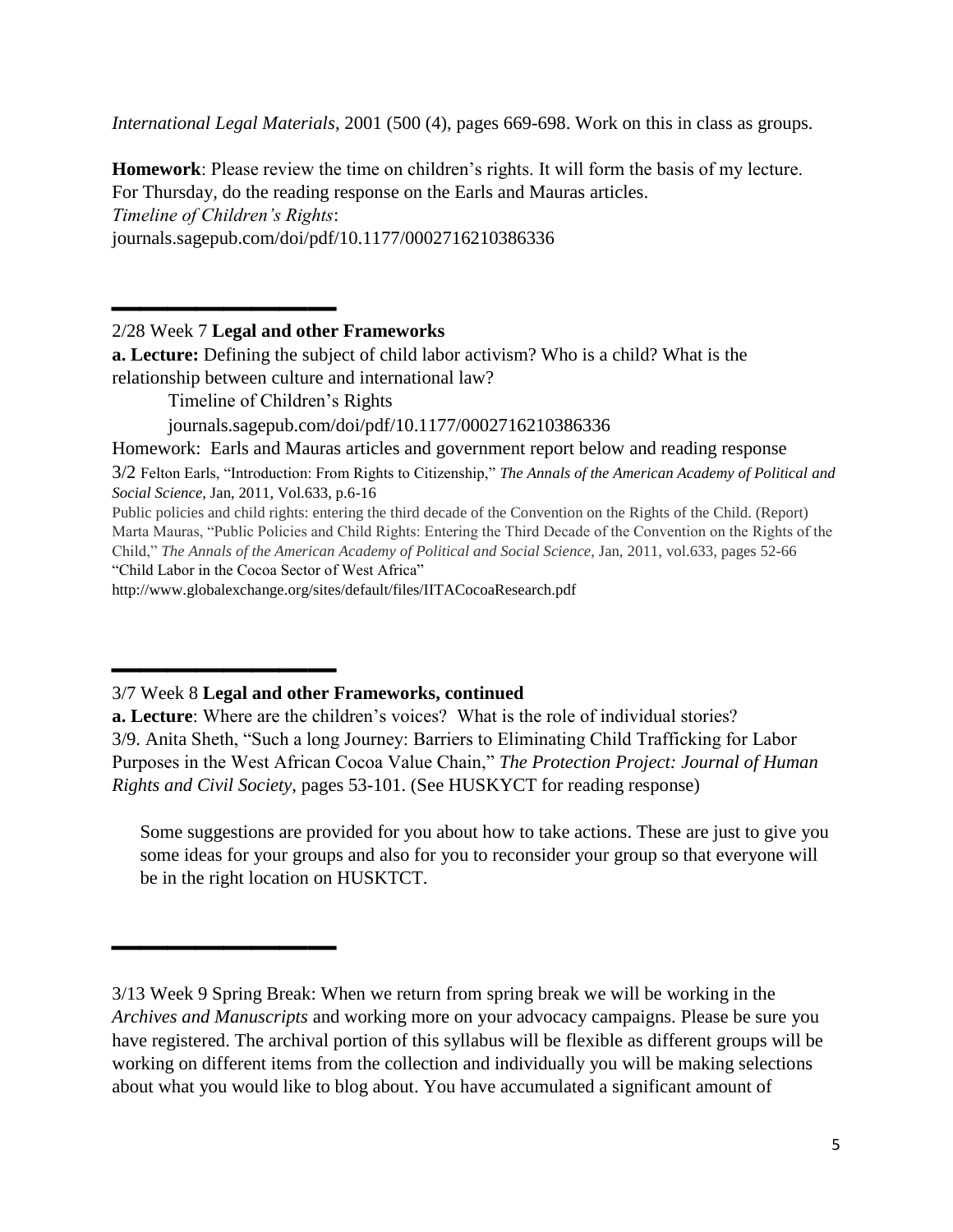information about the evolution of a human rights regime around cocoa, with a special emphasis on West Africa and Ivory Coast.

We will explore the Romano collection now that we are more informed. You can now turn a critical eye to issues around raising awareness and consciousness, activism, social change and political advocacy. If you have changed your focus and would like to join another group, now will be the time to give it some thought and make that change so that we can make a smooth transition. I envision that the group work will be delegated so that teams can take turns following up on different parts of the advocacy campaign. Revisit the Take Action Campaign site for ideas about what your group can do. Here are reminders of some of their links; they are not hyperlinked here but they are hyperlinked in black board under "Take Action Campaign"

http://vision.ucsd.edu/~kbranson/stopchocolateslavery/takeaction.html

- Email [Nestle](http://www.nestle.com/Common/Header/ContactUs.htm) using [this form.](http://www.nestle.com/Common/Header/ContactUs.htm) Use [our letter](http://vision.ucsd.edu/~kbranson/stopchocolateslavery/chocolatecompaniesletter.html) as a sample. Or, use the form and letter available on the International Labor Rights Forum site [here.](http://www.unionvoice.org/campaign/Nestle08)
- Email [Hershey's](http://www.hersheys.com/contactus/contact-us-date.asp) using [this form.](http://www.hersheys.com/contactus/contact-us-date.asp) Use [our letter](http://vision.ucsd.edu/~kbranson/stopchocolateslavery/chocolatecompaniesletter.html) as a sample.
- Contact M&M's/Mars, following instructions available on th[eGlobal Exchange](http://www.globalexchange.org/campaigns/fairtrade/cocoa/mmmars.html) site. Email [M&M/Mars Policies](mailto:contact@policies.mars.com) at [contact@policies.mars.com.](mailto:contact@policies.mars.com) Use [our letter](http://vision.ucsd.edu/~kbranson/stopchocolateslavery/chocolatecompaniesletter.html) as a sample.
- [Tell Cargill and ADM to Stop Supporting Slavery](http://www.unionvoice.org/campaign/CargillADM08/) "Cargill and Archer Daniels Midland are fighting against a provision in the Farm Bill which would provide importers with a voluntary way to demonstrate to consumers that their products are harvested without the worst forms of child labor or forced labor. Tell these companies that they should stop defending slave labor!"
- **Email [Carly Zoerb: carly.zoerb@chocolateusa.org,](mailto:carly.zoerb@chocolateusa.org) of theChocolate Manufacturers** [Association](http://www.chocolateusa.org/index.asp) Use [our letter](http://vision.ucsd.edu/~kbranson/stopchocolateslavery/chocolatecompaniesletter.html) as a sample.
- Email [Bill Guyton: bill.guyton@worldcocoa.org,](mailto:bill.guyton@worldcocoa.org) President of the [World Cocoa Foundation.](http://www.worldcocoafoundation.org/contact.asp) Use our [letter](http://vision.ucsd.edu/~kbranson/stopchocolateslavery/chocolatecompaniesletter.html) as a sample.
- Email your [representative](https://writerep.house.gov/writerep/welcome.shtml) (you need your 5+4-digit zipcode, which you can lookup [here\)](http://zip4.usps.com/zip4/welcome.jsp) and your [senators.](http://www.senate.gov/general/contact_information/senators_cfm.cfm) Use [our letter](http://vision.ucsd.edu/~kbranson/stopchocolateslavery/congressmanletter.html) as a sample.
- Email [Tom Harkin](http://harkin.senate.gov/c/) using [this form.](http://harkin.senate.gov/c/) You can also contact Eliot Engel using [this form](https://writerep.house.gov/writerep/welcome.shtml) though he "can only respond to those people living in the 17th Congressional district of New York" (for instance, if your zipcode is, say, 10533-1041). Use [our letter](http://vision.ucsd.edu/~kbranson/stopchocolateslavery/congressmanletter.html) as a sample.

Our contacts for this section are Brooke Foti and Graham Stinnett. The goal of this section of the course is to (a) create a pipeline of blogs related to the collection that highlights a particular theme. Please bear in mind that there may be materials related to palm oil and coffee as well. (b) Explore the possible themes for an exhibit and or photo essays and (c). Finalize your action campaign.

Be sure that before you come to the archives on Tuesday you (Revisit Kevin Bales video clip from week 3 and; review your notes from the Anita Sheth article from week 8. We need to come up with a synthesis to bracket our archival work and begin the production of our blogs

3/20 Week 9:

**\_\_\_\_\_\_\_\_**

a. **Tuesday: meet in the archives**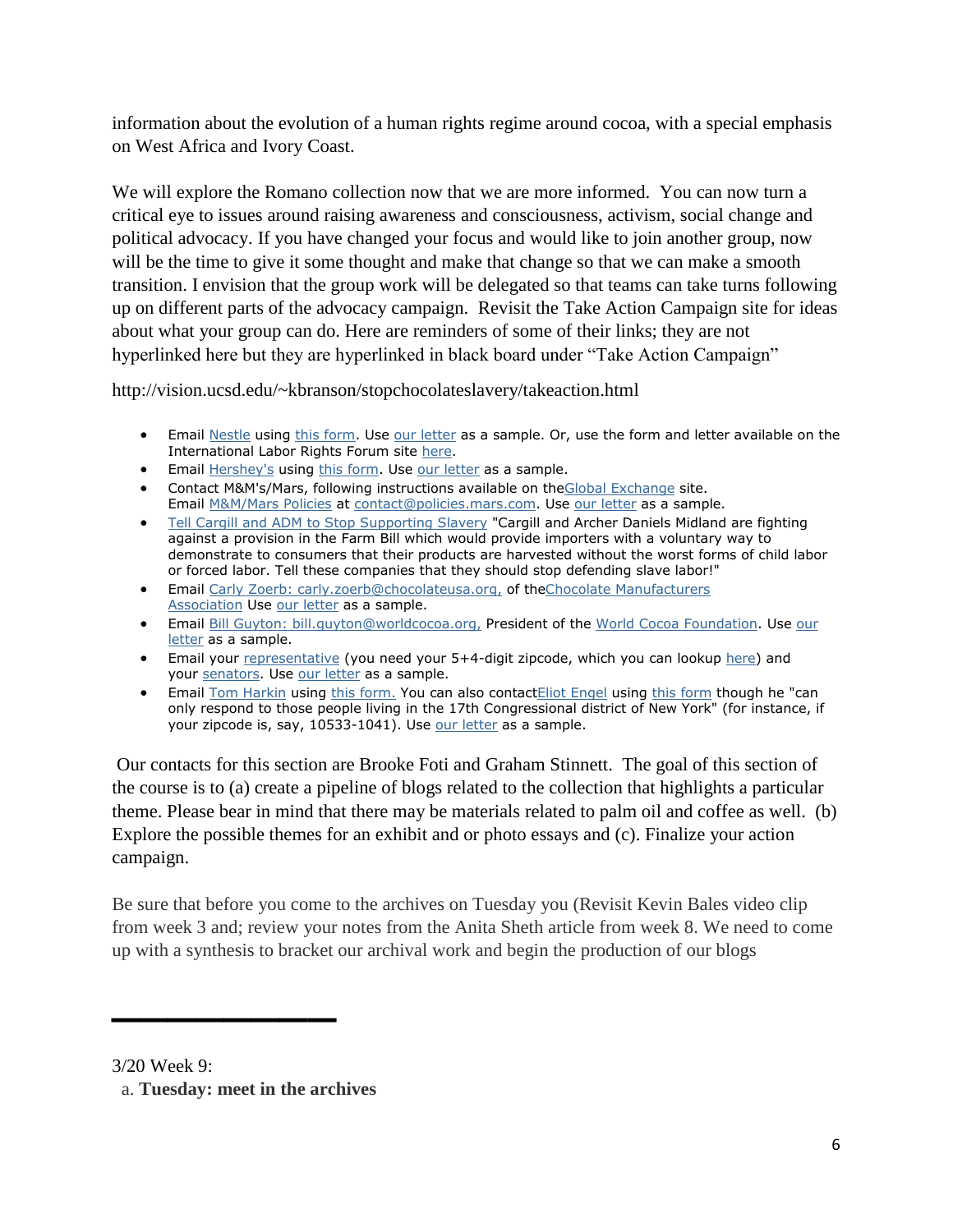**b. Thursday**: meet in the archives; prepare your reading response on the articles for 3/27. It is about 20 pages of reading and a video. If the video only loads in French, read the transcript; it is very short—and only looks long because it has two transcriptions. Homework (see below; this is our final reading response)

<http://archives.lib.uconn.edu/islandora/object/20002%3A860142020>

3/29. b. Work in the archives on your own schedule. Touch base around advocacy. Consider two topics you would like to blog about. I will not push but please bear in mind that the children's individual stories get lost in this campaign at times, and it has been rather voyeuristic.

**\_\_\_\_\_\_\_\_**

**\_\_\_\_\_\_\_\_**

**\_\_\_\_\_\_\_\_**

**\_\_\_\_\_\_\_\_**

**\_\_\_\_\_\_\_\_**

<sup>3/27</sup> Week 10 The Past as Prologue?: Guilt, Shame, (new) media, and the human rights regime around child labor

a.Athreya, Bama, "White Man's "Burden" and the New Colonialism in West African Cocoa, Production," *Race/Ethnicity: Multidisciplinary Global Contexts*, 2011, Vol.5(1), pp.51-59 Eric Comoe, from UConn's Romano Collection (on certification)

Kristy Leissle, "Invisible West Africa: The Politics of Single Origin Chocolate," *Gastronomica* (Fall 2013) vol. 13 (3): 22-31

<sup>4/3</sup> Week 11 Archives; work on blogs and action campaigns 4/5 Archives; work on blogs and action campaigns

<sup>4/10</sup> Week 12 Archives work on blogs;

<sup>4/12</sup> Two blogs need to be uploaded by class time

<sup>4/17</sup> Week 13 Meet in class to provide update on action campaigns 4/19 Work on archives on

<sup>4/24</sup> Week 14 Finalize Action Campaigns; work in archives as needed 4/26